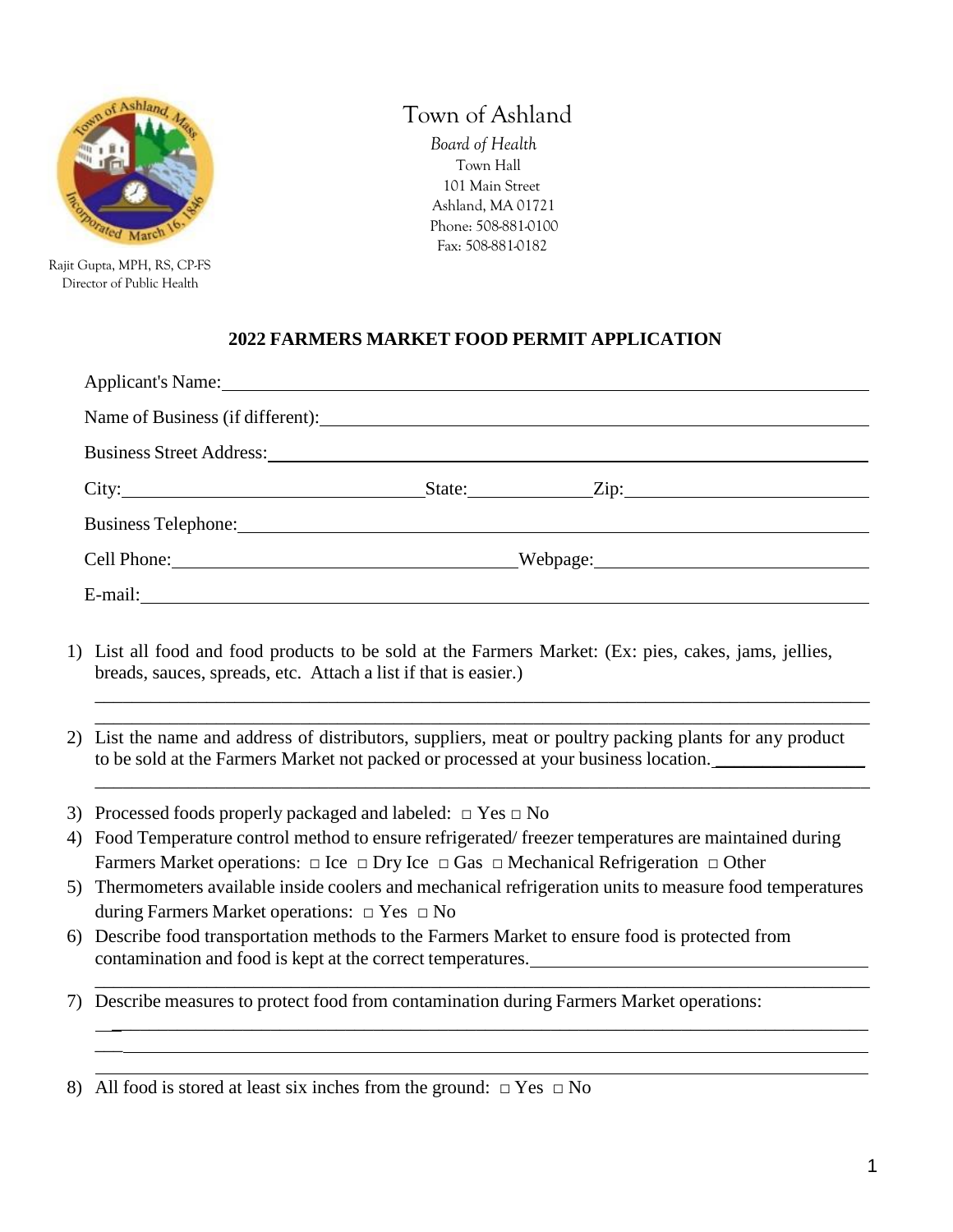- 9) All food is not stored under direct sunlight during Farmers Market operations to prevent temperature elevation of food products:  $\Box$  Yes  $\Box$  No
- 10) Single use non-latex disposable gloves provided for handling ready to eat foods:  $\Box$  Yes  $\Box$  No
- 11) Effective hair restraints provided:  $\Box$  Yes  $\Box$  No
- 12) Describe means for storage and disposal of rubbish and garbage.
- 13) Will you be sampling food products?  $\Box$  Yes  $\Box$  No
- 14) If so, list the type of food you intend to sample: \_
- 15) All food samples must be pre-prepared for sampling at the licensed facility where the food is produced. List type of utensils and equipment used to ensure food products are protected from contamination.

\_\_\_\_\_\_\_\_\_\_\_\_\_\_\_\_\_\_\_\_\_\_\_\_\_\_\_\_\_\_\_\_\_\_\_\_\_\_\_\_\_\_\_\_\_\_\_\_\_\_\_\_\_\_\_\_\_\_\_\_\_\_\_\_\_\_\_\_\_\_\_\_\_\_\_\_\_\_\_\_\_\_\_\_

\_\_\_\_\_\_\_\_\_\_\_\_\_\_\_\_\_\_\_\_\_\_\_\_\_\_\_\_\_\_\_\_\_\_\_\_\_\_\_\_\_\_\_\_\_\_\_\_\_\_\_\_\_\_\_\_\_\_\_\_\_\_\_\_\_\_\_\_\_\_\_\_\_\_\_\_\_\_\_\_\_\_\_ \_\_\_\_\_\_\_\_\_\_\_\_\_\_\_\_\_\_\_\_\_\_\_\_\_\_\_\_\_\_\_\_\_\_\_\_\_\_\_\_\_\_\_\_\_\_\_\_\_\_\_\_\_\_\_\_\_\_\_\_\_\_\_\_\_\_\_\_\_\_\_\_\_\_\_\_\_\_\_\_\_\_\_

\_\_\_\_\_\_\_\_\_\_\_\_\_\_\_\_\_\_\_\_\_\_\_\_\_\_\_\_\_\_\_\_\_\_\_\_\_\_\_\_\_\_\_\_\_\_\_\_\_\_\_\_\_\_\_\_\_\_\_\_\_\_\_\_\_\_\_\_\_\_\_\_\_\_\_\_\_\_\_\_\_\_\_ \_\_\_\_\_\_\_\_\_\_\_\_\_\_\_\_\_\_\_\_\_\_\_\_\_\_\_\_\_\_\_\_\_\_\_\_\_\_\_\_\_\_\_\_\_\_\_\_\_\_\_\_\_\_\_\_\_\_\_\_\_\_\_\_\_\_\_\_\_\_\_\_\_\_\_\_\_\_\_\_\_\_\_

- 16) If samples are provided, then a hand wash station must be provided. The hand wash station must have running water that flows under its own pressure, liquid soap, disposable towels or mechanical hand drying, and a method to collect waste water. Bottle water with a pull out spout is acceptable, see attached Hand Wash diagram. Please describe how wastewater will be disposed of in a safe manner.
- 17) Attach copies of all applicable permits from your local Health Department, the Food Protection Program of the Department of Public Health, the USDA, the Department of Agricultural Resources, the Division of Marine Fisheries, or any others that you may have.
- 18) Vendors conducting food service at the Farmers Market are required to have a Certified Food Protection Manager and an individual who has received Food Allergy Awareness training. Attach a copy of the Certified Food Protection Manager Certification and the Food Allergy Awareness certification.
- 19) Attach check for seasonal Farmers Market permit fee of \$50.00. Check payable to "Town of Ashland."

### *I have read the Ashland Health Department's Farmers Market Policies, and will comply with those policies.*

Signature of Applicant: Date: Date: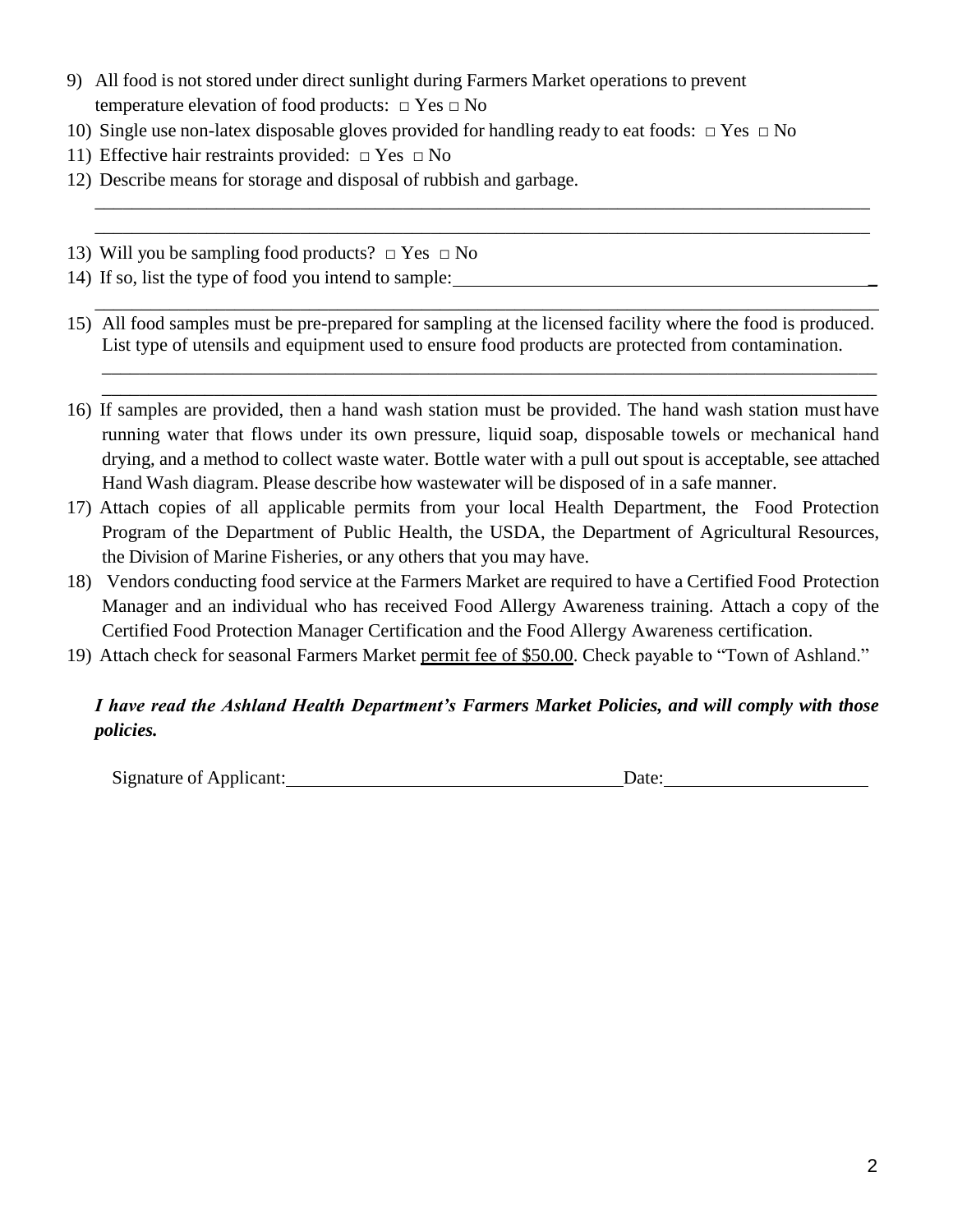## **ASHLAND HEALTH DEPARTMENT - FARMERS MARKET POLICIES**

- 1) Anyone wishing to retail sale meat, fish or processed foods (anything other than whole intact strictly farm-raised produce) must submit an application for a permit to the Ashland HealthDepartment at least one week prior to participating in the Market. The permit fee is \$50.00 per season. A single day \$40.00 permit is available for those participating as short-term guests at the Market. Additional requirements will be required for vendors who will be processing and preparing food products for food service.
- 2) The Town of Ashland Health Department Permit must be posted and be visible to customers at the participant's booth each day of participation at the Market.
- 3) Labels with ingredients and allergens identified must be on packaged products for sale. The term "organic" may not be used unless it originates from a "certified" organic farm. Meat, chicken and fish products must have USDA seals if applicable. Price lists must be posted ateach booth. See attached Department of Public Health Labeling Brochure for label requirements.
- 4) Scales must be sealed and labeled prior to participation in the market. The Sealer of Weights and Measures is housed in the Inspectional Services Office, please contact them to get the scales sealed.
- 5) With the exception of whole fish, pre-packaged fish and meat, shellfish, cheese and whole shell eggs, only shelf stable, non-perishable food products approved by the Ashland Health Department may be sold at the market.
- 6) Anyone wishing to add products (other than seasonal produce) after their permit has been issued, may do so only after requesting and receiving permission from the Ashland Health Department. This may incur an additional fee.
- 7) No food preparation, other than for demonstration purposes, shall be allowed on the site of the Market. Food produced during the demonstration may not be served to the public.
- 8) Samples may be pre-prepared, transported at the required temperature, displayed in small batches and ideally served to the customer, one at a time. Single-service serving items, such as cups, plates, toothpicks, napkins, etc. can be used to allow each customer to only touch his/her particular sample. If displayed on a tray, a plastic cover should be over the display to protect samples from dust and debris.
- 9) If samples are provided, then a hand wash station must be provided. The hand wash station must have warm running water, liquid soap, disposable towels, and a method to collect waterwaste. Bottle water with a pull out spout is acceptable, see attached hand wash station diagram.
- 10)If samples are provided, then each vendor must have sanitizing solution at the proper concentration in the form of a labeled spray bottle or labeled bucket. The solution must be used for cleaning food contact surfaces and utensils. Test strips must be available. Solution in a bucket must be monitored and changed as needed. **Note:** Two teaspoons of bleach in one gallon of water will yield an acceptable sanitizing solution.
- 11) There shall be no bare hand contact with ready-to-eat food products. Vendors shall use tongs, spatulas, deli tissue, napkins or single-use non-latex disposable gloves to serve ready-to-eat food products. Bakery items should be pre-packaged in single or multiple serve packages.
- 12) All food prepared off-site must be prepared, packaged and labeled in a permitted facility; transported at the proper temperatures and temperatures maintained on-site with hot holding equipment, ice, dry ice or refrigeration. Food must not come into contact with water or un- drained ice.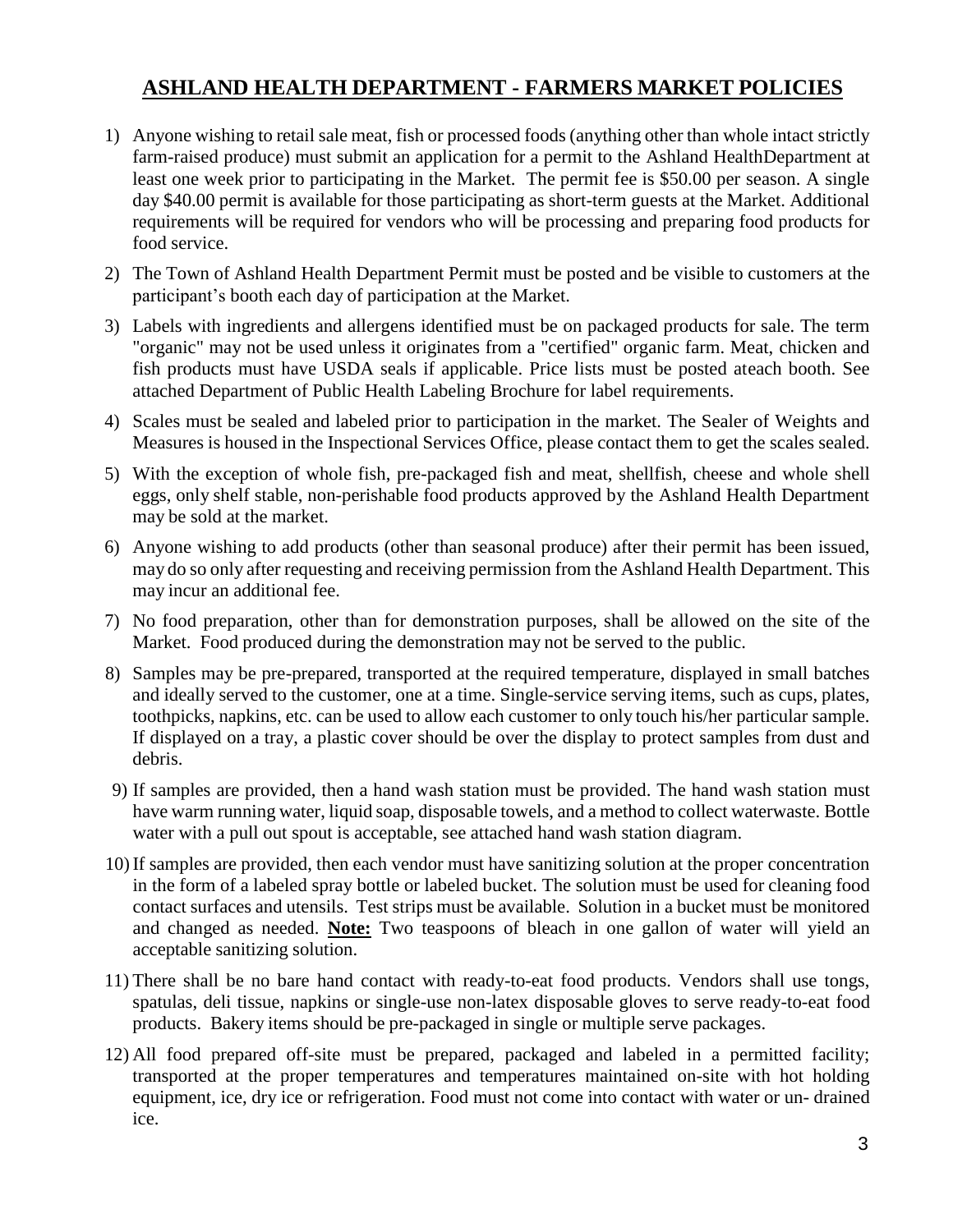- 13) Thermometers must be kept in coolers or mechanical refrigeration units to monitor temperatures.
- 14) A calibrated food grade thermometer must be on-site to verify cold temperatures of food products.
- 15) All equipment, utensils and containers must be kept in a clean and sanitary condition.
- 16) All food shall be handled and stored in such a manner so as to prevent contamination i.e. protected from the sun, covered, stored in clean containers, and kept off the ground. All prepared foods being sold must be pre-wrapped prior to arrival at the market. Trash bags are not approved food containers.
- 17) All vendors retailing food must have an impermeable floor surface that is water resistant and easily cleanable – acceptable ground cover is 6 mil poly sheet.
- 18) All vendors shall wear clean outer garments and use hygienic practices.
- 19) All vendors will keep their hands clean at all times, including washing them after using the restroom and smoking. **An alcohol based hand sanitizer must be available at each booth.**
- 20) There is NO SMOKING or VAPING within the area of the market. Vendors smoking or vaping outside of the market area must wash their hands prior to returning to their booth.
- 21) Each vendor is responsible for removing all garbage and trash and leaving the market area clean and sanitary at the end of the day.
- 22) Vendors conducting food service at the Farmers Market are required to have a Certified Food Protection Manager and an individual who has received Food Allergy Awareness training on site during operation of the market.